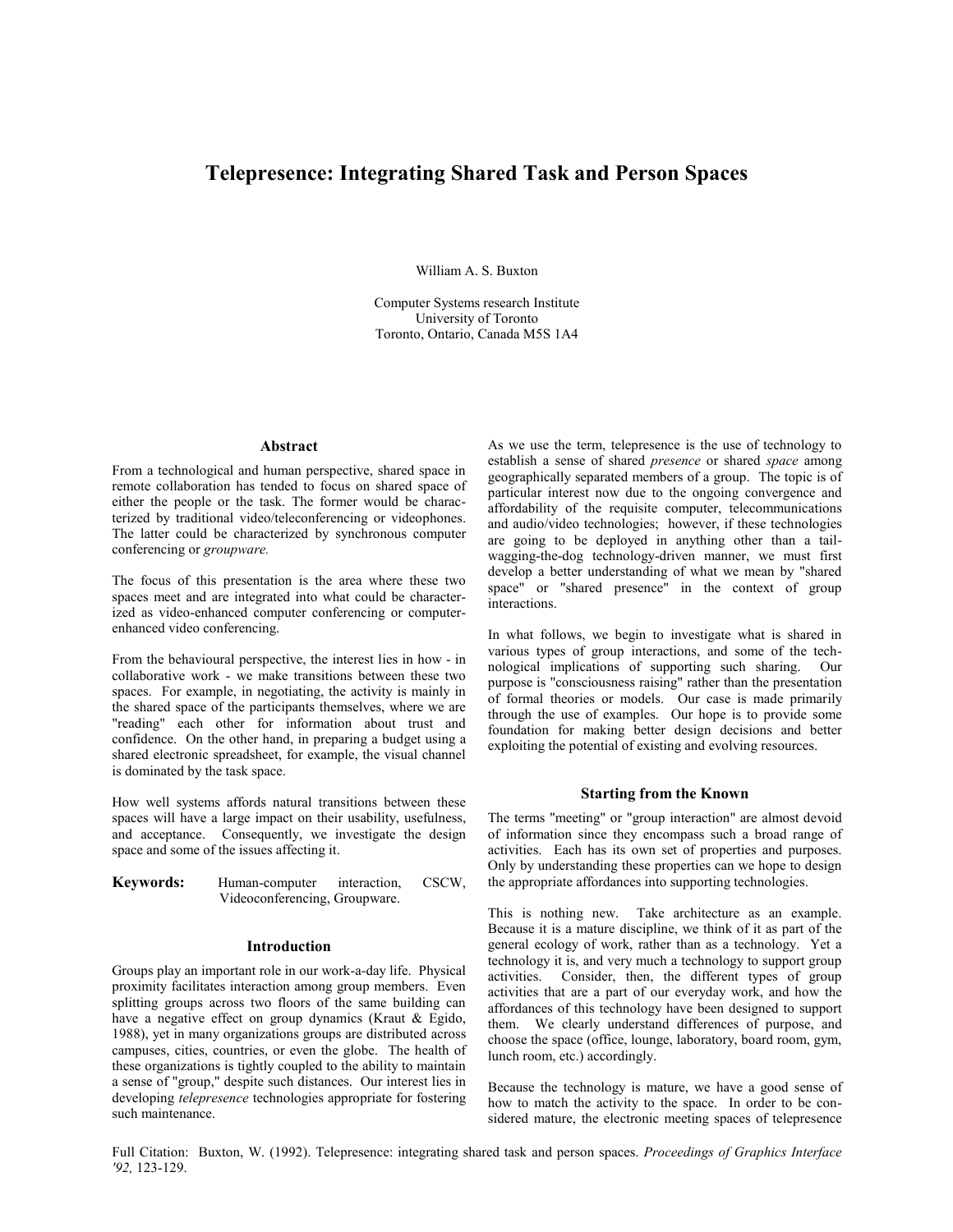must meet the same dual criteria of supporting a comparably rich range of group activities and doing so in such a way that users have the same transparent sense of appropriateness of space-to-activity.

To speak of "videoconferencing" or "telepresence" is analogous to speaking about "buildings." While having some value, the grain of analysis is too course to foster an understanding of what goes on "inside." While we would never do so with rooms in a building, our current level of (im)maturity with electronic spaces has a tendency towards "one size fits all." This is something that we must break out of. The range of electronic meeting spaces, like the range of spaces in a welldesigned building, must match the richness and range of meeting types. As a start to achieving this, we can move from the level of "buildings" to that of "rooms" and try to gain some insight into the nature of some of the different spaces that we want to share.

# **Person and Task Spaces**

In what follows, we are going to consider presence in terms of two spaces: that of the person and that of the task. From even such a simple cut, several interesting insights emerge.

What we call shared *person space* in telepresence is the collective sense of copresence between/among group participants.1 This includes things like their facial expressions, voice, gaze and body language.

By shared *task space* we mean a copresence in the domain of the task being undertaken. If we were doing a budget, for example, this might mean that each of us has the budget in front of us in the form of a shared speadsheet. Despite the distance, each of us can act upon it to make changes, annotations, or just to indicate cells that are the subject of discussion.

Sometimes the person and the task spaces are the same. One example would be in negotiations or counseling. Here a major part of the task involves "reading" the other person, such as to evaluate confidence or trust<sup>2</sup>. In other cases, such as our budget example, person and task spaces are more distinct. In what follows we shall see that different technologies lend themselves to differing degrees in supporting these two spaces. The point that we are leading to is that one of the most important attributes of a system is the *seamlessness* of their integration (Ishii & Miyake, 1991), and how well they match the needs of the activity to be supported.

# **Video Conferencing and Person Space: Some Examples**

 $\overline{a}$ 

1This is in contrast to 'personal space" which carries the connotation of privacy, not sharing. Thanks to Hiroshii Ishii for making this point and prompting me to change my terminology.

2 This is sufficiently important that we might well refer to these as *trustification*, rather than *communication* technologies.

Traditional videoconferencing is a fairly good example of attempting to establish shared person space. While nobody would ever be fooled into thinking that the remote parties were actually in the same room, one can at least maintain an awareness of who is present and get a general reading of their body language, for example. The absence of checks like, "Are you still there Marilyn?" that are characteristic of telephone conferences is an example of what video contributes to maintaining a sense of personal presence.

Fig. 1, illustrates one example of how video can be used to maintain a sense of personal presence in a four-way meeting.



**Figure 1:** *A videoconference involving four participants.* 

The quality of the shared person space can be improved through design, however. Below, we give some examples that illustrate the breadth of the available design space. While many of these techniques are well known, few have found their way into mainstream videoconferencing. If establishing a strong sense of person space is important, then perhaps current practice needs to be reexamined.

For example, traditional videoconferencing is typically afflicted by an inability to establish eye contact among participants. This is because of the discrepancy of the position of the image of your eyes on my monitor and the position of your effective (surrogate) eyes, the camera, which is typically located on top of the monitor.

By adopting teleprompter technology from the broadcast industry, this problem of eye contact can be largely overcome. The technique is shown in Fig. 2, as it was implemented by William Newman at Rank Xerox EuroPARC. Two mirrors, one of which is half silvered, are used to reflect what is in front of the screen up to the camera, which is mounted on top of the monitor.

The use of such teleprompter-like technology to obtain eye contact is not new. It was patented in 1947 (Rosenthal, 1947), has been studied by Acker & Levitt (1987) and used by Newman (as mentioned above), and more recently in a novel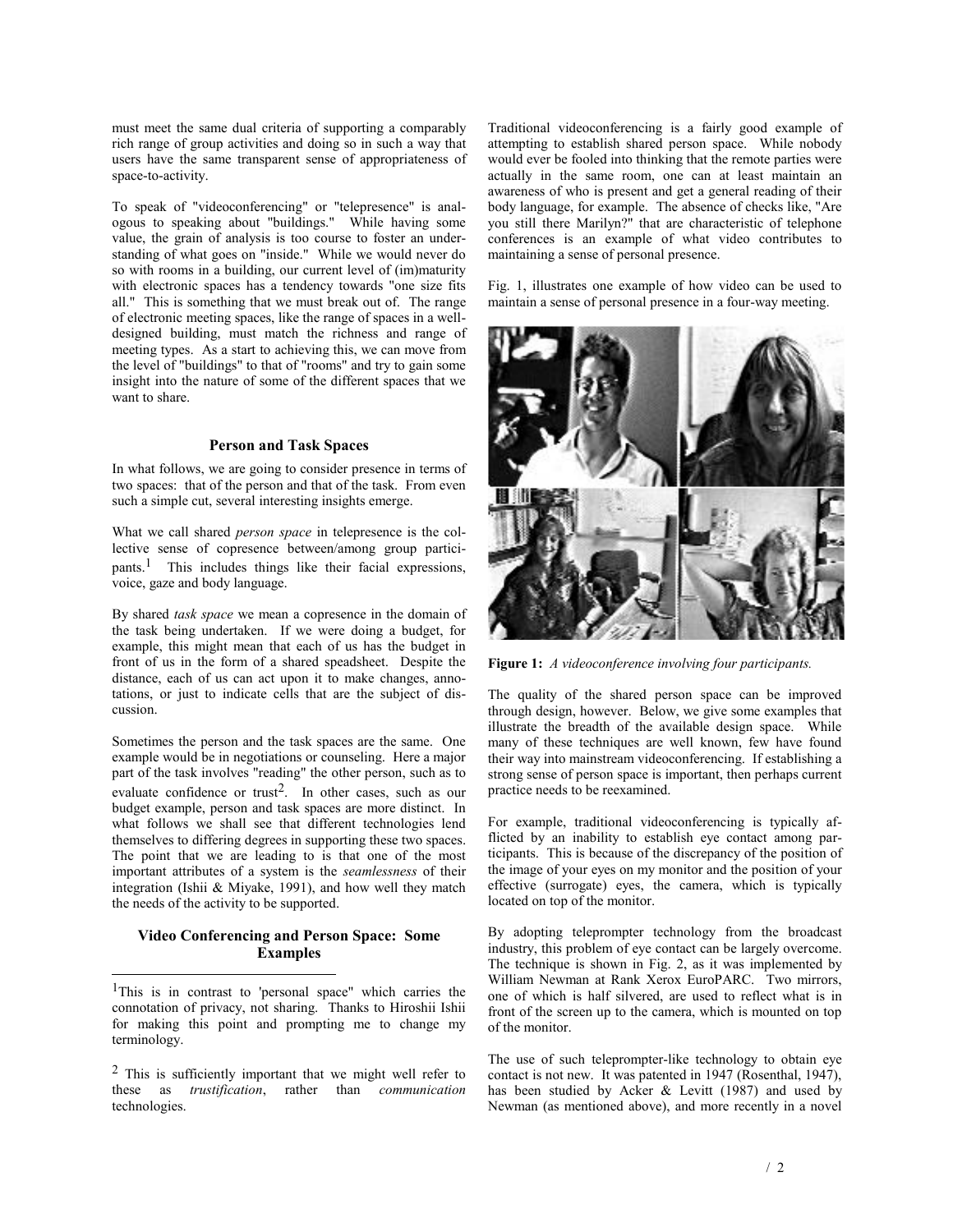form in the *Clearboard* system (Ishii & Kobayashi, 1992). While it's use is not widespread in videoconferencing, users report greater comfort and naturalness in face-to-face meetings carried out using the technique.



*Figure 2: The Reciprocal Video Tunnel. Through the combination of a mirror and half silvered mirror, there appears to be direct eye-to-eye contact. The mirrors effectively place the camera right in the line of sight. A close approximation to reciprocal eye contact can be obtained if both parties are using such an arrangement (from Buxton & Moran, 1990).*

Portrait painting provides the lead for another approach to augmenting the nature of personal presence using video. Video monitors have what is called a landscape *aspect ratio* (the ratio of the width to the height of a video monitor), because of their horizontal orientation. A very simple trick is to turn the camera and monitor at both ends of a conference onto their sides. The result, illustrated graphically in Fig. 3, is a *portrait style* aspect ratio.



Landscape Portrait

*Figure 3: The effect of switching from Landscape to Portrait aspect rations in person-to-person video conferences. Note that, all other things being equal, in the portrait orientation, the hands and desk-top are visible, thereby adding to the ability to use a richer vocabulary of body language in the dialogue.* 

When the image of a single person is to be transmitted, more of that person's body is visible without changing the size or resolution of the face. Consequently, in the example, the hands of the participant are visible in the portrait version, as would be the desk-top. The design affords access to a richer vocabulary of body language. As a prototype unit built by

colleagues from the University of Ottawa has shown, this approach can be particularly effective where screen size is constrained, such as with small desk-top units, since a larger screen surface is available for a given width of package.

Next, let us consider the case of where we want to have a meeting involving the participation of more than two sites. At the University of Toronto, we have developed a system called *Hydra,* in which each remote participant is represented by a *video surrogate* (Sellen, Buxton & Arnott, 1992; Buxton & Sellen,  $1991$ <sup>3</sup>. The technique involves having a separate camera, monitor and speaker for each remote participant. As we have implemented it, these components are housed in very compact desk-top units, as shown in Fig. 4.



**Figure 4:** *A user is seated in front of three Hydra units. In the photo, the Hydra units sit on the table in the positions that would otherwise be occupied by three remote participants. Each Hydra unit contains a video monitor, camera, and loudspeaker. A single microphone conveys audio to the remote participants (From Buxton & Sellen, 1991).*

Using this arrangement, the notion of person space is preserved. Because of this it is potentially much easier to maintain awareness of who is visually attending to whom, and to take advantage of conversational acts such as head turning. The idea behind the design is to take advantage of existing skills used in the work-a-day world. For example, in comparing this technique to other approaches to supporting multiparty conferences (Sellen, 1992), the *Hydra* units were unique in their ability to support parallel conversations, which naturally occurred in the face-to-face base-line condition.

Finally, the effect of scale has been little explored as a factor that influences a sense of presence. There is a strong possibility that if the video images are life size, that social relationships, such as power, may be more balanced and natural. We have observed this informally where, with head-

 $\overline{a}$ 

<sup>&</sup>lt;sup>3</sup> After the fact, we have become aware that this approach was first developed by Fields (1983).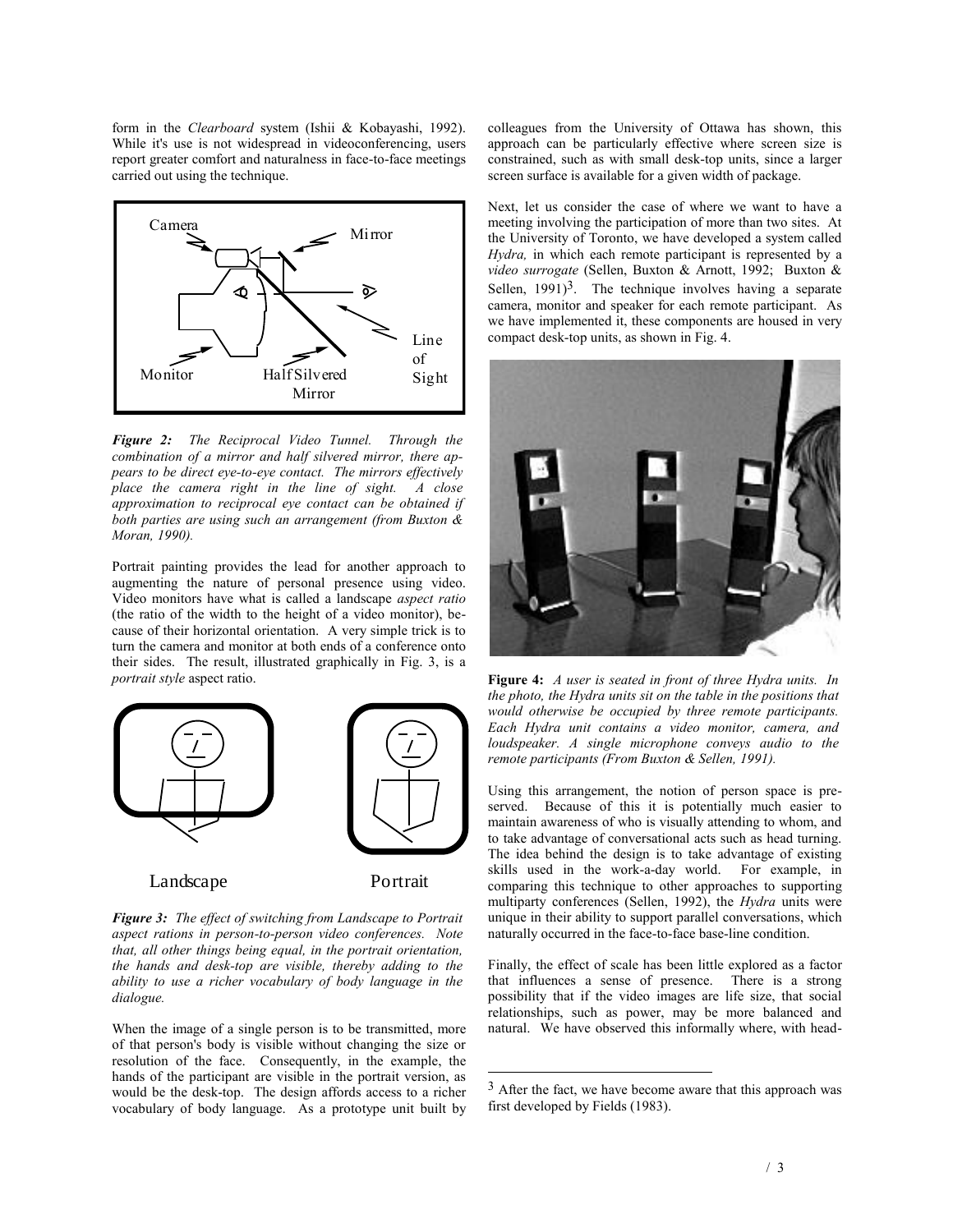and-shoulder shots, a projected image is presented at human scale.



**Figure 5:** *Using a projected image to obtain a life-sized cross-table presence. Participants are captured using a miniature camera on the desk-top, so as to minimize obstruction of the projected image. In our installation, we use one of the Hydra units (camera only), illustrated in Fig. 4.*

Recently, we have been experimenting with projection techniques to achieve the effect of cross-table conversations. In this case, a video projection screen is placed directly against the desk, as illustrated in Fig. 5. The remote participant is then rear projected life-size. The result is powerful. The sense of presence is so strong that there is a compulsion to refer to things on the desk, despite the fact it is not really visible to the remote participant. This leads us to the topic of shared task space: what might be on the desk to discuss in the first place?

## **Shared Task Space**

It takes very limited power of observation to note that we are sharing more than ourselves in face-to-face group interactions. I may be showing you my new sneakers, video or latest budget. Alternatively, we may both be scribbling madly on the whiteboard trying to brainstorm about the design of a new piece of software.

As there is a range of shared "accessories" and how they are used, so must there be a range of technologies in our repertoire to support similar sharing in telepresence. Like shared person space, the design space is rich and largely unexplored. The examples which follow touch the surface to give a feel for some of the issues and alternatives.

The (technically) simplest way to share some things that form part of the task space is to use the same channels as the person space. In videoconferencing, for example, we might just make sure that the subject of interest is visible to the camera. This is illustrated in the video frame shown in Fig. 6, where the participants are discussing the design of a PC board.



In many cases, this approach is effective and appropriate - but not always. Consider the difficulty if both participants didn't have the circuit board. Without the physical object, how would the person on the left in Fig. 6 point to problem areas, or indicate where changes should be made? While there is a *telawareness*, for the task at hand, there is clearly is not a *telepresence.*



**Figure 7:** *Distributed shared drawing on video to enhance communications in a videoconference. Here the marking have to do with the space occupied by the Hydra units (seen in Fig. 4) and other articles on the desk.*

There are techniques that can be applied to this situation. One is a variation on a technique frequently used by television sportscasters: using a computer paint program to draw on, or *annotate* a video clip. The variation is to permit each participant in the conference to do so. This is illustrated in Fig. 7 which shows a frame from a conference where two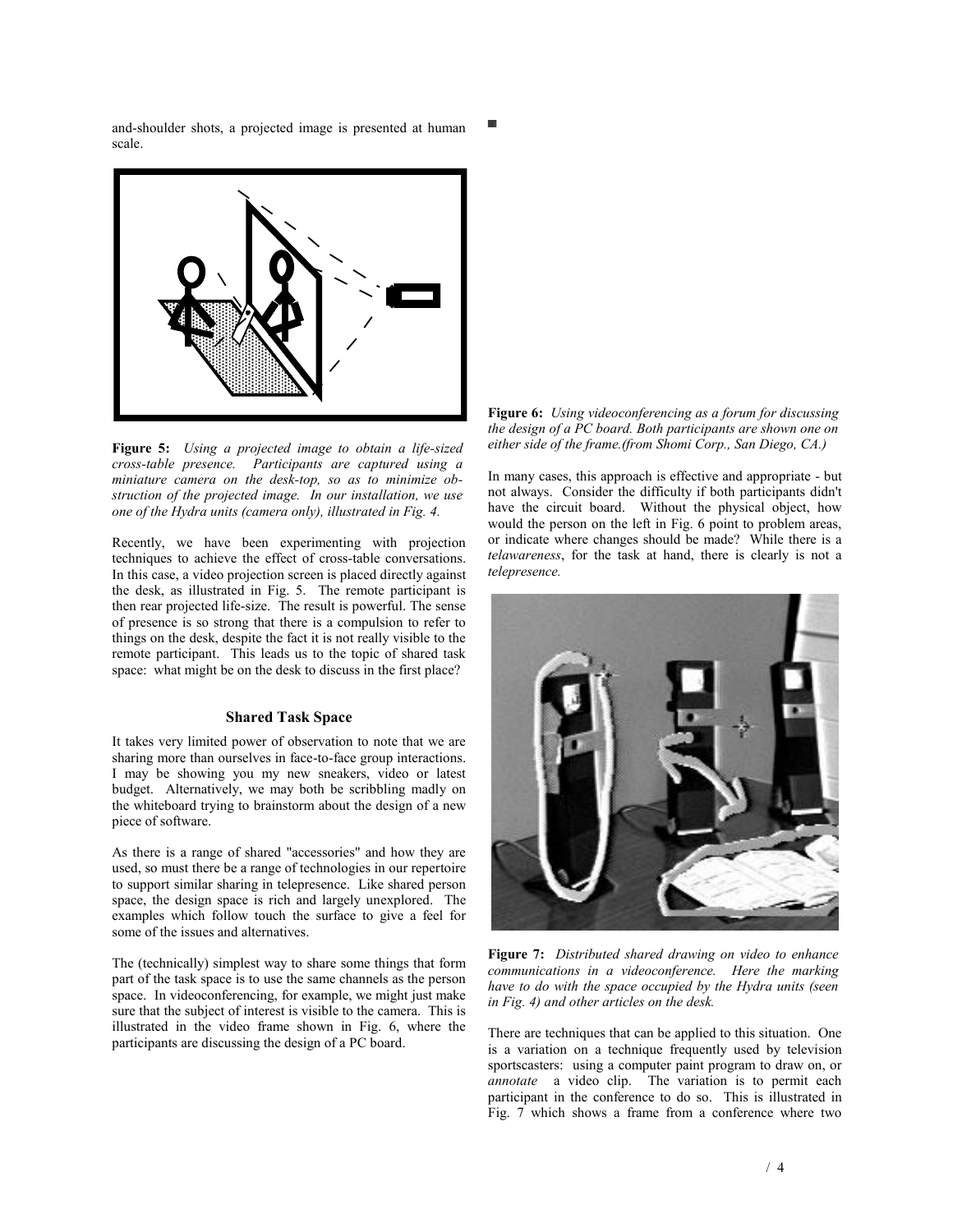participants are discussing the usage of the Hydra units (seen previously in Fig.  $4)^4$ .

This technique is extended even further by Millgram and Drascic (1990). They use two video cameras mounted sideby-side (like a pair of binoculars) to capture the object under discussion. By alternating between the frames from each camera, they transmit a stereo image of the view. This is overlaid with computer-generated stereo-pair graphics (such as pointers and markers) which permits participants to work in 3D.

At a certain point, or in certain cases, however, the video channel is inappropriate for supporting shared task space. If, for example, the task was to debug some code, then it may well be more appropriate to have the software in question available, rather than some video image. Here is a situation appropriate for complimenting video conferencing with shared synchronous computation.

Using dial-up telecommunications links, or computer networks, there are a number of ways that multiple users in remote sites can work together on a single computer application. A number of firms use such software, combined with teleconferencing, to provide remote product support.



**Figure 8:** *Liveboard (Weiser, 1991): by combing largescreen interactive displays with advanced networks and distributed software, shared "whiteboards" can be provided to support brainstorming sessions and other collaborative work from remote sites.*

Environments such as the X window system, coupled with large interactive displays, such as Xerox PARC's *Liveboard*  (Weiser, 1991) are leading towards technologies to support

l

distributed brainstorming sessions that preserve many of the properties of same-room sessions based around a whiteboard.

What we see from the examples is that we can use a range of techniques to support both shared and person spaces, and that being able to do so is important to supporting group activity across distances. What we haven't seen - to this point - is very much on how these two types of spaces work together, or relate.

# **Integrating Shared Task and Person Spaces: Two Examples**

*Shared ARK* (Smith, O'Shea, O'Malley, Scanlon & Taylor, 1990) was one of the first studies to be undertaken at Rank Xerox's Cambridge EuroPARC (Buxton & Moran, 1990). It was an investigation of joint problem solving: subjects had to determine - through the use of a computer simulation whether one stayed dryer by running or walking in the rain. Subjects were in separate rooms. They had a high fidelity voice link and a video link, implemented using the reciprocal video tunnel shown diagrammatically in Fig. 2.

The simulation was a distributed application presented to each user on a networked workstation, and took two people to operate. Within the task space, each user was "visible" by way of an identifiable cursor in the form of a hand. The relationship of the workstation and video tunnel is shown in Fig. 9. Note that the position of the video tunnel is akin to having the remote participant sitting right beside you. Eye contact can be established by a simple turn of the head, and voice contact can be maintained throughout.



**Figure 9:** *Shared ARK (Smith, O'Shea, O'Malley, Scanlon & Taylor, 1990): The shared task space is on the computer display on the left. The shared person space is via the video tunnel on the left which is an implementation by William Newman of the design shown in Fig.2.*

As with working on a paper on your desk with someone by your side, you couldn't look at your collaborator's face and the computer screen at the same time. So one aspect of interest

<sup>4</sup> Note that the technique described differs from that found in many videoconferencing systems. In such systems, a still video image is transmitted, and one frequently cannot point at or mark-up the image. The technique described makes use of full-motion video, and may well (perhaps temporarily) use the same channel as the face-to-face communication.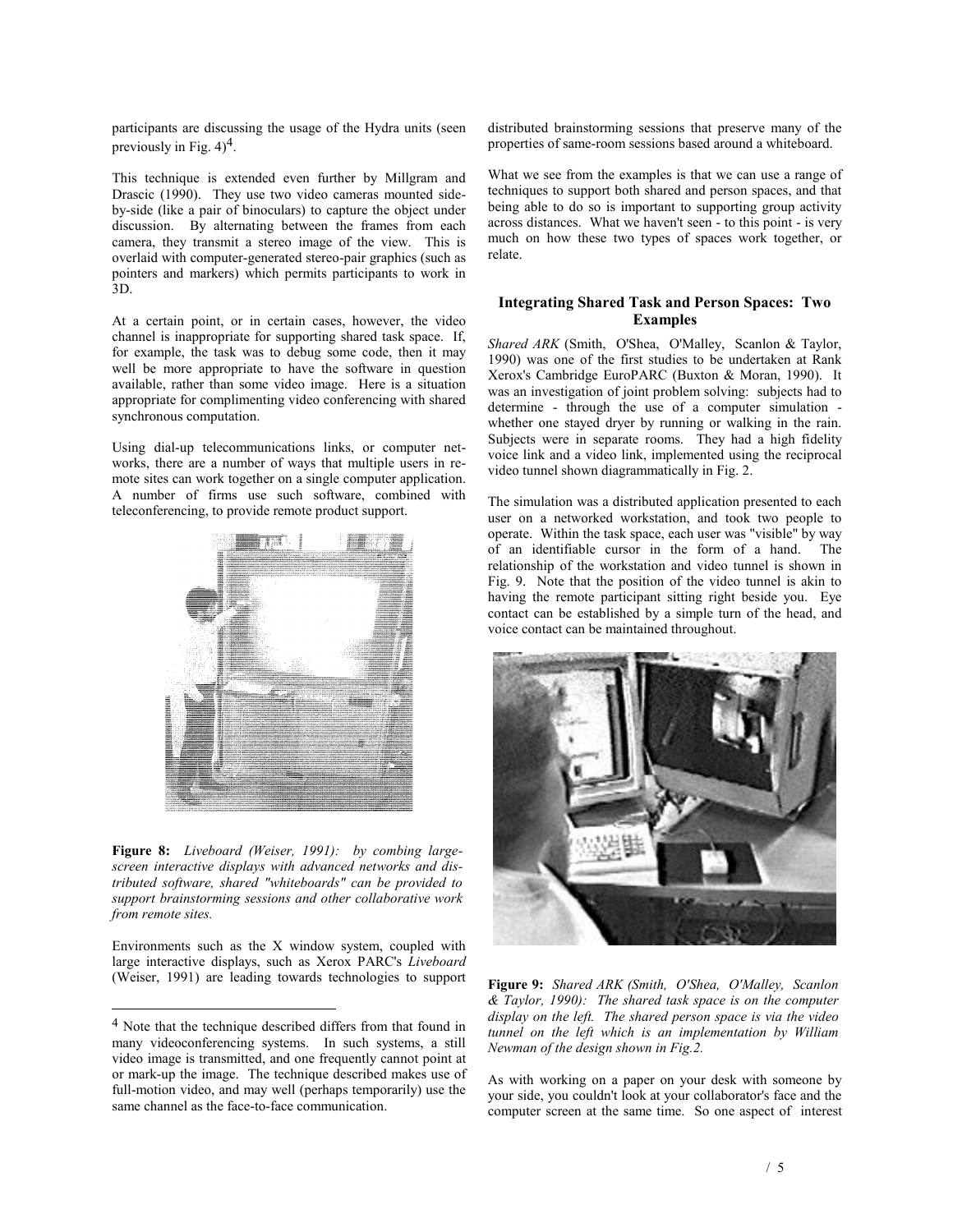was determining when subjects visually attended to the computer display, and when they established eye contact through the video tunnel. A pattern did emerge in which eye contact was established especially when they were initially negotiating how to proceed and at the end when checking results. When actually running the simulation - which was a visually vigilant task - the video tunnel was seldom used except for short glances.

Remember, however, that the video tunnel was not the only vehicle for establishing shared person space. While attending to the computer display, each user's surrogate "hand" provided a (limited) visual personal presence through its pointing and gesturing capability. This was supplemented by the voice channel (and in a later study, Gaver, Smith & O'Shea, 1991, nonspeech audio). When visual attention was directed at the computer screen, the speech and nonspeech audio established a shared space which was more effective than the highest fidelity video display.

While what we have described is an over simplification of the experiment, it is adequate to establish that subjects moved between task and person spaces as they moved through different components of the overall task. What we take from this is the observation that some (many or most?) complex tasks require a range of channels and modalities of communication in order to be effectively supported. The reason that Shared ARK was so effective was because the methods and overhead in switching contexts (such as from computer screen to eye contact) had the same *overhead* and *action* as is used in analogous work-a-day tasks. That is, they were built on existing everyday skills that subjects already possessed, resulting in a natural behaviour. This is evident to anyone watching the experimental tapes.

*Videodraw* (Tang & Minneman, 1990) and its successor *Videowhiteboard* (Tang & Minneman, 1991), are excellent examples of a smooth integration of shared personal presence in a distributed task space. The systems were concerned with providing tools to support design and brainstorming activities, such as one would encounter around a drawing pad or whiteboard, respectively.

*Videowhiteboard's* main power came from its sensitivity to the need to support both drawing and the body language and gestures that typically accompany design and brainstorming at a whiteboard. Consequently, the system cleverly enables participants to be visible one another on the drawing surface, much like in the face-to-face situation. This is illustrated in Fig. 10, which is a frame from a video of a work session with the system.

### **Summary and Conclusions**

Through the use of examples, we have argued that effective telepresence depends on quality sharing of both person and task space. Through this, the interaction breaks out of being like watching TV, into a direct engagement of the participants. They meet each other, not the system.

The integration of these two types of space are important. The smoothness of transitions between them is critical. Without this, the natural flow of interaction is disrupted. If the flow is to be natural, then the overhead and styles of interaction used in everyday face-to-face meetings should set the standards and design basis for telepresence technologies.

**Figure 10:** *Videowhiteboard (Tang & Minneman, 1991): an excellent example of effectively blending shared person and task space. The remote participant appears as a shadow on the far side of the drawing surface. The approach supports a rich vocabulary of physical gesture, including the ability to anticipate intended actions.* 

What we hope the examples have illustrated is that, just as in traditional meeting spaces, one size doesn't fit all. There are a range of reasons that people meet and bonds that hold groups together. Our technologies must reflect these reasons and bonds, and their richness. Current technologies do not excel in this regard. What we hope to have shown is that this need not be so.

The design space, as afforded by available and emerging technologies, is far richer than is evident by popular practice. Hopefully the examples help show the potential and provide some keys to how it can be untapped.

### **Acknowledgements**

This paper reflects the results of countless discussions with colleagues at Rank Xerox EuroPARC, the University of Toronto, and at Xerox PARC. This contribution is gratefully acknowledged.

Our work in this area has been supported by the Ontario Information Technology Research Centre (ITRC), the Natural Sciences and Engineering Research Council of Canada (NSERC), Xerox Palo Alto Research Center (PARC), Rank Xerox EuroPARC, Cambridge, England, The Arnott Design Group, Toronto, Apple Computer's Human-Interface Group, Object Technology International, Ottawa, Digital Equipment Corp., Maynard, MA., and IBM Canada"s Laboratory Centre for Advanced Studies, Toronto. This support is gratefully acknowledged.